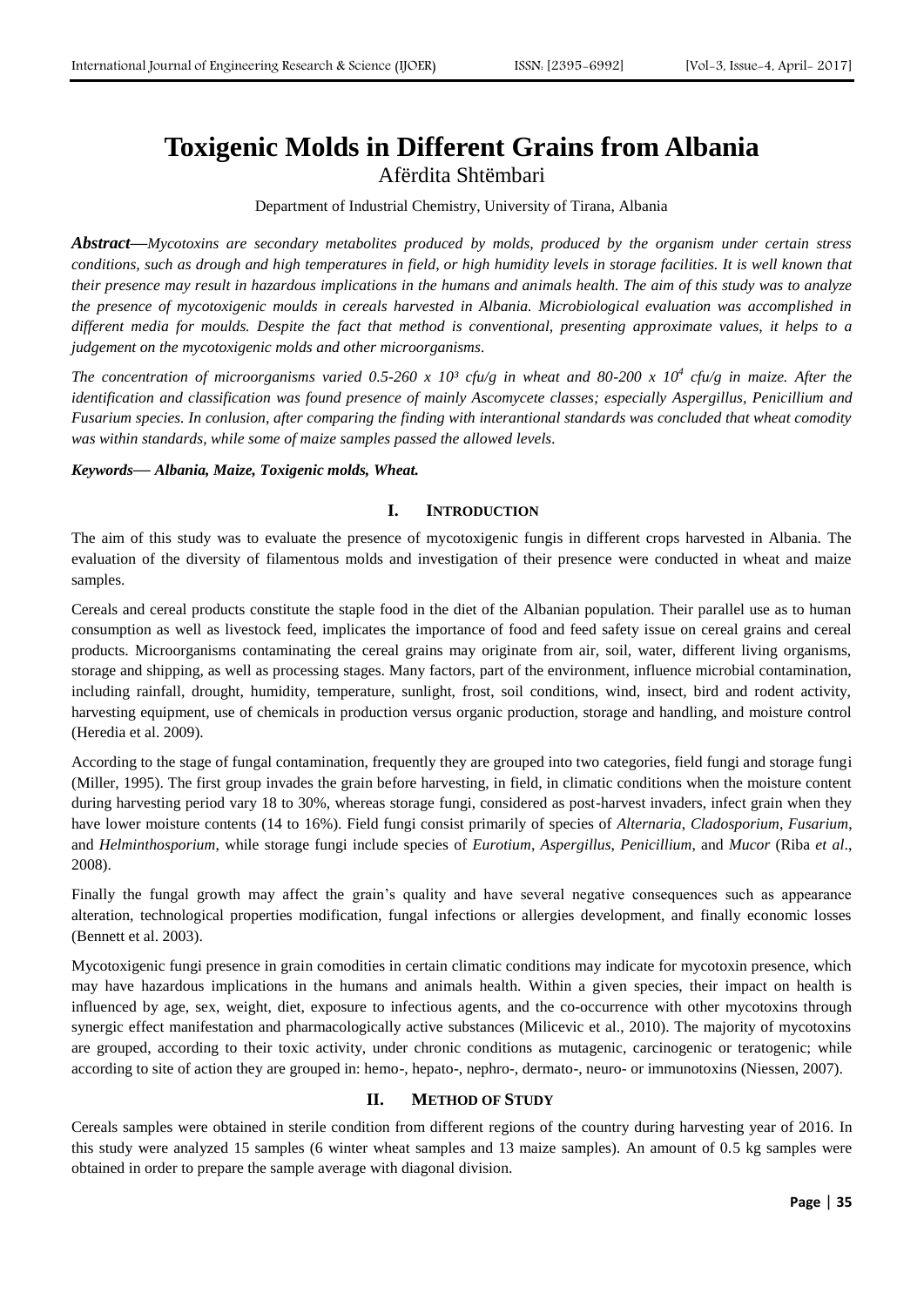## **2.1 Fungal Isolation and Identification**

Examination of the contamination to the samples on molds was based on a slightly modified method of the European Feed Microbiology Organization (EFMO) (VDLUFA, 2007). To 20 g of each sample, 180 ml of 0.5% peptone water was added. The mixture was homogenized using a linear shaker for 20 min and then diluted to final concentration of  $10^{-2}$ ,  $10^{-3}$  and  $10^{-4}$  (VDLUFA, 2007). 1 ml aliquots of each dilution were spread (in duplicates) on the surface of solid medium. The composition of the medium was (per litre) as follows: 40 g malt extract, 2 g glucose, 1 ml Marlophen 810®, 60 mg Bengal Rose, 60 mg oxytetracycline-HCl (OTC), 12 g agar, 1000 ml distilled water. Plates were incubated for 3 days at 27°C in the dark and normal atmosphere. Afterwards, plates were stored at room temperature for another 3 days. Finally, the colonies were counted and the results were expressed as average colony forming units in thousands per gram of sample  $(10<sup>3</sup> CFU/g)$ using the following formula.

$$
N = \frac{\sum C}{V \times n \times d} \tag{1}
$$

 $N =$  number of colony-forming units per gram of sample (CFU/g)

 $\Sigma$ C = sum of all colonies of the count plates

 $V =$  volume of the dilutions pipetted in the count plates in ml

 $n =$  number of count plates that can be evaluated

 $d =$  dilution factor

Taxonomic identifications of different genera of moulds were made visually and where applicable, by means of a magnifying glass or a stereomicroscope. Closer characterization was possible using a light-optical microscope.

# **III. RESULTS AND DISCUSSION**

The microorganisms, isolated from wheat samples are shown in Table 1, while the results in the maize samples are shown in Table 2, the evidence on molds distribution in the analyzed samples.

| THE I RESENCE OF TOAIGENIC MOLDS IN WHEAT (IN A IV" OF UG) |                 |               |                   |                  |                  |  |  |  |  |
|------------------------------------------------------------|-----------------|---------------|-------------------|------------------|------------------|--|--|--|--|
|                                                            | Alternaria spp. | Fusarium spp. | Cladosporium spp. | Penicillium spp. | Aspergillus spp. |  |  |  |  |
| Sample 1                                                   |                 | 0.5           | 0.5               | n.d              | n.d              |  |  |  |  |
| Sample 2                                                   | n.d             |               | n.d               | 3.5              |                  |  |  |  |  |
| <b>Sample 3</b>                                            | n.d             | n.d           | n.d               |                  |                  |  |  |  |  |
| Sample 4                                                   | 0.5             |               | n.d               |                  |                  |  |  |  |  |
| Sample 5                                                   | n.d             |               | n.d               | 10               | 34               |  |  |  |  |
| Sample 6                                                   | n.d             | 0.5           |                   |                  |                  |  |  |  |  |
| Sample 7                                                   | n.d             | 40            | n.d               | 210              | 10               |  |  |  |  |
| $\mathbf{v}$ $\mathbf{v}$<br>.                             |                 |               |                   |                  |                  |  |  |  |  |

**TABLE 1 THE PRESENCE OF TOXIGENIC MOLDS IN WHEAT (IN X 10³ CFU/G)**

*\*n.d.= not detected*

The leading contaminants among fungi in the wheat samples were *Aspergillus* spp. and *Fusarium* spp. Which were detected almost in all samples (77.7%) followed by *Penicillium* spp. (66.6%). *Alternaria* spp. and *Cladosporium spp.* were lowest contaminated only 22.2 %. The wheat sample with the highest number of moulds was sample 7 (260 x 10<sup>3</sup>).

**TABLE 2 TOXIGENIC MOULDS PRESENCE IN MAIZE SAMPLES (IN X 10<sup>4</sup>CFU/G)**

|          | Alternaria spp. | Fusarium spp. | Cladosporium spp. | Penicillium spp. | Aspergillus spp. |
|----------|-----------------|---------------|-------------------|------------------|------------------|
| Sample 1 | n.d             | 2.5           | n.d               | 10               | 26               |
| Sample 2 | n.d             | 10            | n.d               | 40               | 140              |
| Sample 3 | n.d             |               | n.d               | 12               | 80               |
| Sample 4 | n.d             | 100           | n.d               |                  | 24               |
| Sample 5 | n.d             |               | n.d               | 80               | 14               |
| Sample 6 | n.d             | 82            | n.d               | 11               | 20               |
| Sample 7 | n.d             | n.d           |                   | 100              | 100              |
| Sample 8 | 25              | n.d           | n.d               | 120              | 32               |
| Sample 9 | n.d             | 11.5          | 3.5               | 30.5             |                  |

*\*n.d.= not detected*